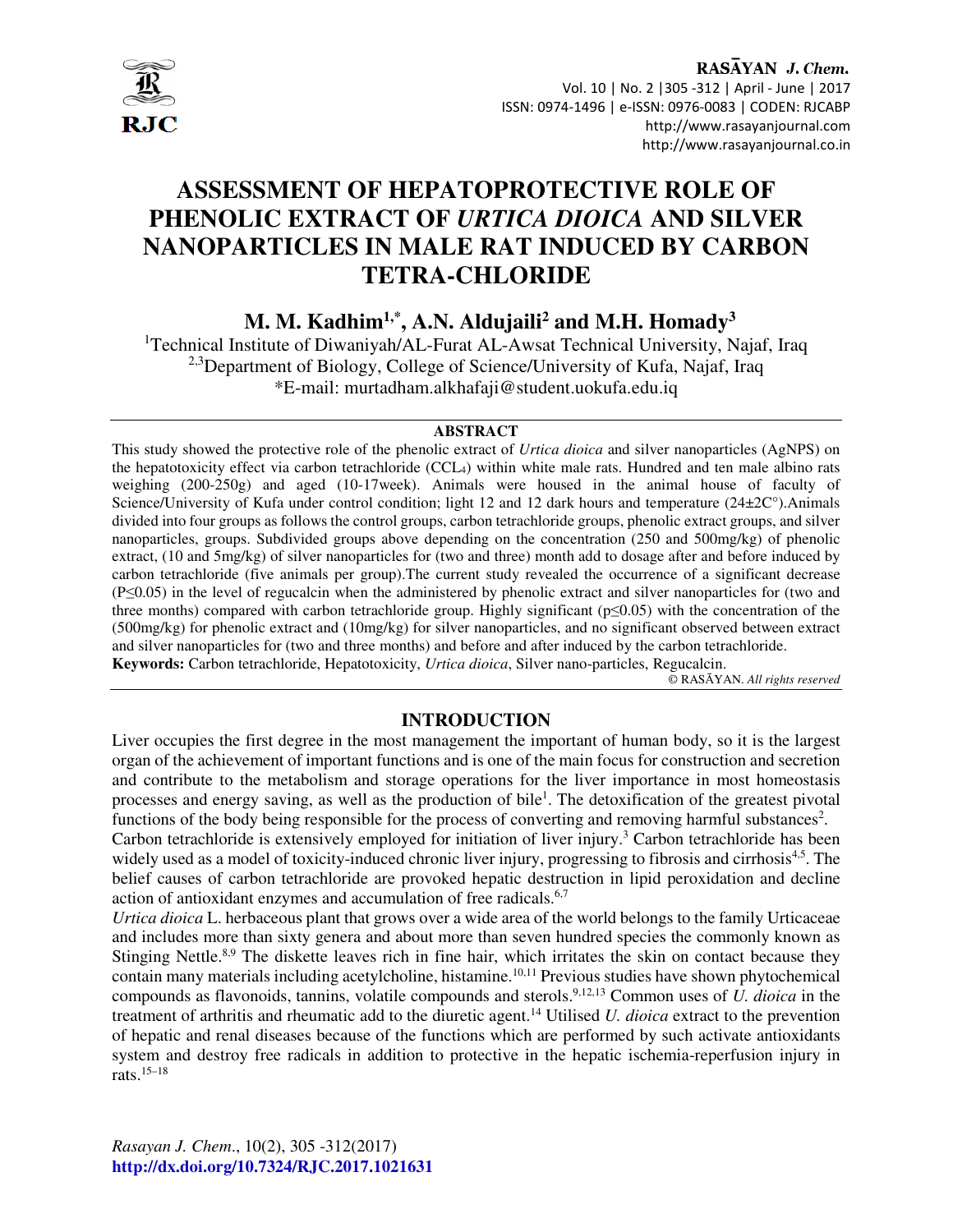Nano-science techniques are one of most advanced science in the production of small molecules and compounds which could alter the properties and qualities of certain materials when they are nanometer size, which makes it more useful than the larger particles.<sup>19,20</sup> Nanoparticles are working to increase the solubility and effectiveness of medicines in addition to accelerating the reaction and the delivery to the specific target.19,21 Many studies have explained the effect of silver nanoparticles wound healing and antibacterial and effectiveness anticancer and atherosclerosis to the mechanics of silver nanoparticles on free radical scavenger.19,21–25

Initially discovered regucalcin as  $Ca^{2}$ -binding protein was in 1978.<sup>26</sup> Regucalcin composed of peptide chain and molecular mass (30kDa), regucalcin associated with ageing, so-called senescence marker protein-30 (SMP30).<sup>27</sup> The regucalcin mouse resembles rat 94%, while 89% of the human. Which indicates the presence of a primary structure of regucalcin common between humans and rodents<sup>28</sup>. Study on human tissues and found varying expressions occurring in the cardiac tissue and pancreas, as well as already expressions in the tissues of the hepatic and renal tissues.<sup>28,29</sup> Regucalcin plays a pivotal role in cell regulation: maintaining of intracellular Ca2+ homeostasis.<sup>30</sup> Regucalcin plays a pivotal role in cell regulation and maintaining of intracellular Ca2+ homeostasis.<sup>31</sup> Serum regucalcin has been detected to raise with liver injury, and besides urinary regucalcin is raise with kidney illness, recommend a beneficial agent as a biomarker for investigation.32,33

Therefore, the current studies must be subjected to find natural alternatives from plants which have side effects almost non-existent and in addition to the referencing and the use of folk herbal according to modern methods to extract useful such materials. Also, has to be considered to technology and modern science in the treatments where is the science and applications of nanotechnology leading in finding alternatives to treat diseases such as liver disease.

## **EXPERIMENTAL**

## **General procedure**

#### **Preparation of Carbon Tetrachloride**

Carbon Tetrachloride (CCl4) were gotten from [Merck Ltd., Coimbatore, Tamilnadu (India)]. CCL4  $[(1m)/kg$  body weight) consolidated with olive oil  $[1:1]$ .<sup>34</sup> The procedure of CCL<sub>4</sub> doses administration to male animal rats was orally for two and three months.

#### **Preparation of silver nanoparticles**

The silver nanoparticles are manufactured by (*Nd-YAG Laser* and *UV-vis spectrum*) in laboratories of Nanotechnology Center/University of Kufa. Nanoparticles are administered orally at two doses (10 and 5 mg/kg) for two and three months before and after 2 hours of  $CCL<sub>4</sub>$  administration.

## **Preparation of phenolic extract**

Powder of *U.Dioica* leaves was obtained from botany gardens of Baghdad University. The phenolic extract was prepared by adding 200 mL of methanol alcohol to 20 g of powder, by using Sexholate for 24 hours, the extract was evaporated on a *rotary evaporation* under vacuum at a temperature of 60C<sup>o</sup> until the solution reached to 10 mL. Then, the solution was transferred to a separation funnel and add 2N HCL was added gradually to get PH=2, then, washed with 10mL of chloroform three times. The solution was separated into two layers, the lower layer was dried which is phenolic, weighted and stored in a refrigerator until using.<sup>35</sup>

## **Detection Method**

## **Determination of phenolic compounds**

The triple drops of  $1\%$  ferric chloride (FeCl<sub>3</sub>) solution was combined with 2 mL of each extract. The presentation of thick lavender color with ferric ions designate the presence of Phenolic compounds.<sup>36</sup>

#### **Determination regucalcin protein**

The assessment of regucalcin rats Elisa kits provided by (elabscience – china) Sandwich immunoassay technique (enzyme-linked immunosorbent assay – automated microtiter plate), Elisa reader (Biokit ELX 800 reader, ELX50 washer/USA).

306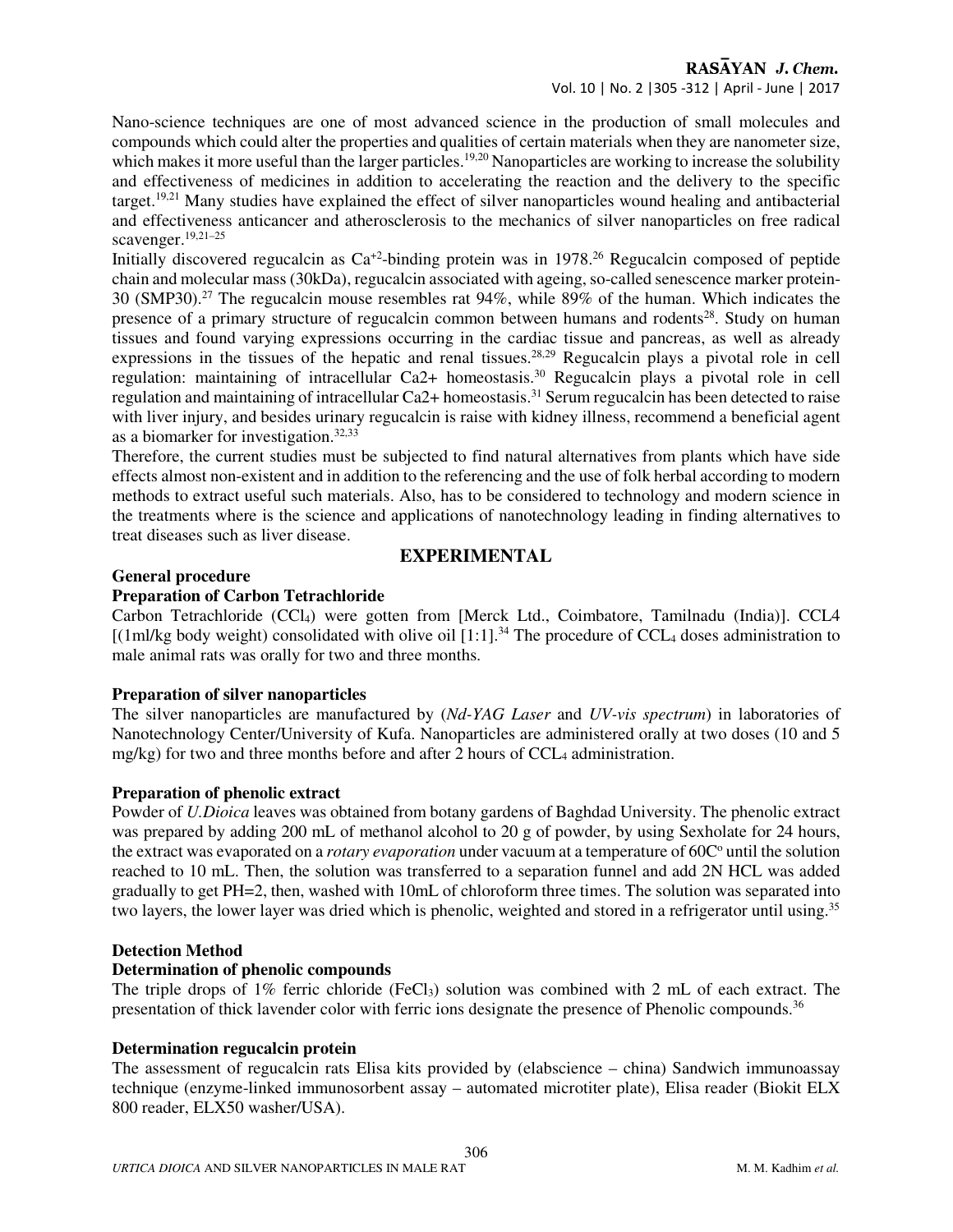#### **Analytical Discussion**

Results are represented as mean ± standard error (SE) and performed using one-way ANOVA by GraphPad Prism® software (GraphPad Software, Inc., La Jolla, CA, USA) L.S.D was P≤0.05 in study groups and data were compared between groups using  $T$ -test.<sup>37</sup>

## **RESULTS AND DISCUSSION**

#### **Result of** *U.dioica* **on Regucalcin level**

The results of the Table-1, Figure-1 and 2, showed a significant increase ( $P \le 0.05$ ) in the level of regucalcin in group induced by CCL<sub>4</sub> (1,511.27 $\pm$ 103.38), as compared with control group (458.83 $\pm$ 7.36). Also, this table revealed the protective effects of both doses of the phenolic extract before and after induced by CCl4. The Results also showed a significant decrease ( $P \le 0.05$ ) in the level of regucalcin as compared with CCl<sub>4</sub> induced group.

Table-1: Effect of two concentration of phenolic extract of *U.Dioica* leaves on the rgucalcin level in hepatotoxicity male rats induced by CCl<sub>4</sub>.

| Parameters        | Mean $\pm$ SE          |
|-------------------|------------------------|
| Treated           | RNG (pg/mL)            |
| CCL <sub>4</sub>  | 1,511.27±103.38 a      |
| 250ph.b           | 696.79±28.37 **        |
| 250ph.a           | $594.20 \pm 52.27$ **  |
| 500 ph.b          | 597.86±36.51 **        |
| 500ph.a           | $577.41 \pm 29.36$ *** |
| Control           | $458.83 \pm 7.36$ b    |
| $L.S.D \leq 0.05$ | 135.17                 |

(Ph: Phenolic extract, a: After, b: Before. Similar letters indicate significant absent, while the different letters indicate a significant presence compared induced groups vs control group. \* P≤0.05, \*\*P≤0.01, P≤0.001 compared treated groups vs induced group.)



Fig.-1: Effect of duration (two and three month) of a phenolic extract of *U.Dioica* leaves on RNG level in hepatotoxicity male rats induced by CCl<sub>4</sub>.

(Ph: Phenolic extract, a: After, b: Before. Similar letters indicate significant absent, while the different letters indicate a significant presence when compared between both periods. \* P≤0.05, \*\*P≤0.01, \*\*\*P≤0.001 compared treated groups vs induced group.)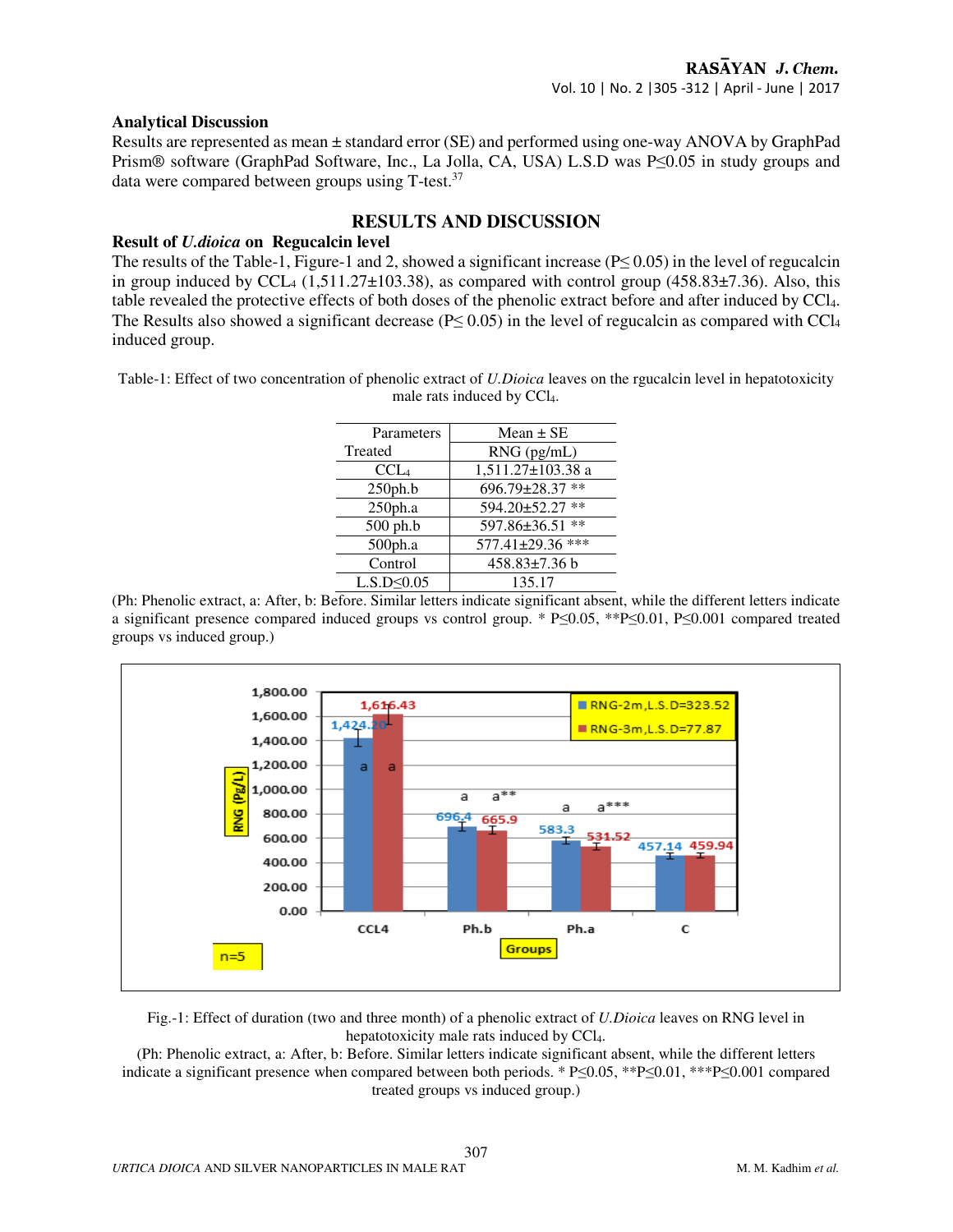

Fig.-2: Effect of interaction between two concentrations (250 and 500mg/kg) and duration (two and three month) of a phenolic extract of *U.Dioica* leaves on RNG level in hepatotoxicity male rat induced by CCl4. (Ph: Phenolic extract, a: After, b: Before. Similar letters indicate significant absent, while the different letters indicate a significant presence when compared between both periods. \* P≤0.05, \*\*P≤0.01, P≤0.001 compared treated groups vs induced group.)

#### **Result of silver nanoparticles on Regucalcin level**

The results of the Table-2, Figure-3 and 4, showed a significant increase (P≤0.05) in levels of regucalcin in the induced group by  $CCL_4$  (1,462.81 $\pm$ 140.59) as compared with control group (450 $\pm$ 8.1). Also, this table revealed the protective effects of both doses of silver nanoparticles, which showed a significant decrease (P≤0.05) in regucalcin levels of treated groups. It was more obviously that a significant result obtained with a dose (10mg/kg) after induction CCl4, as compared with other groups.



Fig.-3: Effect of periods (two and three months) of silver nanoparticles on the regucalcin level in hepatotoxicity male rats induced by CCl<sub>4</sub>.

(AgN: Silver Nanoparticles, a: After, b: Before. Similar letters indicate significant absent, while the different letters indicate a significant presence when compared between both periods. \* P≤0.05, \*\*P≤0.01, P≤0.001 compared treated groups vs induced group.)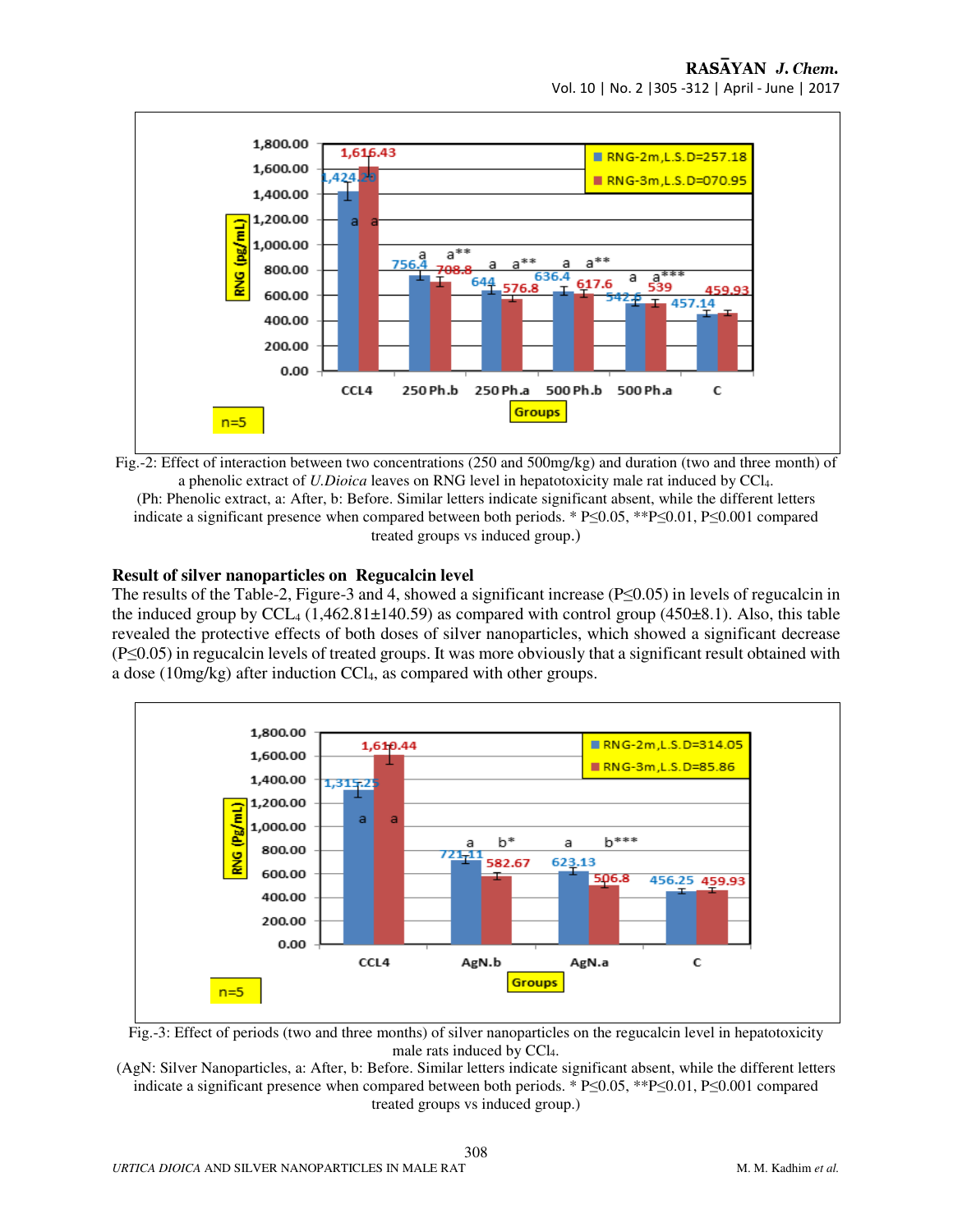| Parameters        | Mean $\pm$ SE     |
|-------------------|-------------------|
| Treated           |                   |
|                   | $RNG$ ( $pg/mL$ ) |
| CCl <sub>4</sub>  | 1,462.81±140.59 a |
| 5AgN.b            | 728.50±52.50 **   |
| 5AgN.a            | 618.11±40.05**    |
| 10AgN.b           | 691.56±47.19**    |
| 10AgN.a           | 549.24±44.08***   |
| Control           | 450.00±8.10 b     |
| $L.S.D \leq 0.05$ | 138.55            |

Table-2: Effect of two concentration of silver nanoparticles on the regucalcin level in hepatotoxicity male rats induced by CCl<sub>4</sub>.

(AgN: Silver Nanoparticles, a: After, b: Before. Similar letters indicate significant absent, while the different letters indicate a significant presence compared induced groups vs control group. \* P≤0.05, \*\*P≤0.01, P≤0.001 compared treated groups vs induced group.)



Fig.-4: Effect of interaction between two concentrations and duration (two and three months) to the dosage of silver nano-particles on the regucalcin level in hepatotoxicity male rat induced by CCl4.

(AgN: Silver Nanoparticles, a: After, b: Before. Similar letters indicate significant absent, while the different letters indicate a significant presence when compared between both periods. \* P≤0.05, \*\*P≤0.01, P≤0.001 compared treated groups vs induced group.)

## **Study of comparison between phenolic extract of U.Diocia and silver nanoparticles**

The overall result in figure- 5 is indicated no significant differences ( $P \le 0.05$ ) between the effects of an extract of *U.Dioica* and silver nano-particles on the level of regucalcin.

#### **Study of the effect of CCl4 on Regucalcin level**

The results of a Table-1, Figure-1 and Figure-2 showed a significant increase in regucalcin level after orally administered with CCl<sub>4</sub>. These results are in agreement with the findings,  $38-\overline{40}$  reported that hepatic regucalcin mRNA expression has been shown to be suppressed by oral administration with CCl<sub>4</sub> which is known as a substance-inducer for liver damages. Moreover, they also mentioned that a remarkable increased in the regucalcin concentration in the serum of male rat. The serum regucalcin has a potential sensitivity and specific biochemical marker of chronic liver injury in rats administrated CCl<sub>4</sub>, and detection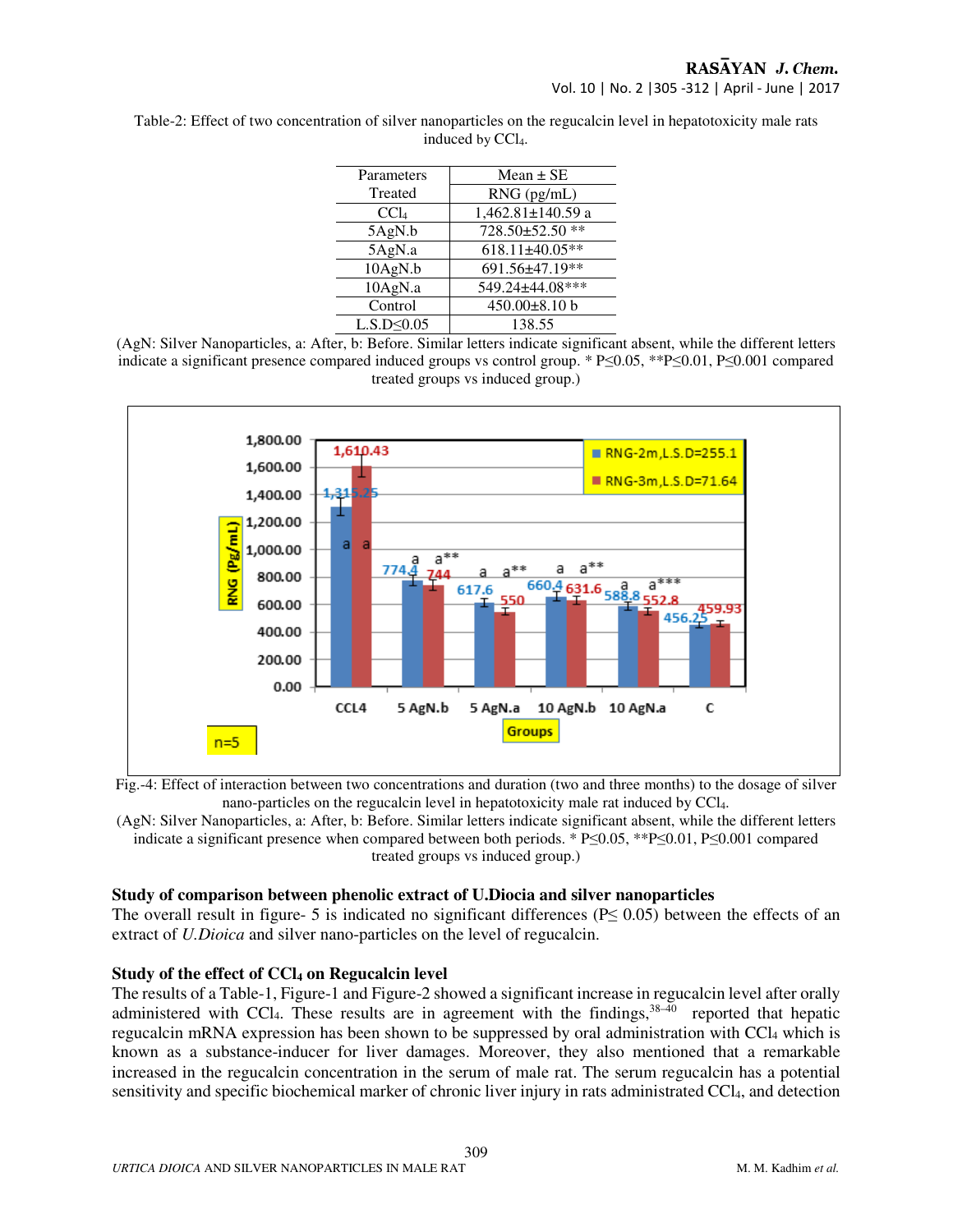## RASAYAN J. Chem. Vol. 10 | No. 2 |305 -312 | April - June | 2017

of a high level of regucalcin was potential for liver damage in the rat.<sup>39</sup> Marques *et al*.<sup>30</sup> mentioned that oral administration of  $\text{CC}l_4$  down regulator the regucalcin mRNA in a hepatic cell.  $\text{CC}l_4$  administration has also been shown to increase  $Ca^{+2}$  contained in the rat liver suggestion that disturbance of intracellular  $Ca^{+2}$ homoeostasis by regulating  $Ca^{+2}$  binding protein activity such as  $Ca^{+2}$ -ATPase calmodulin kinase and  $PKC.<sub>41</sub>$ 





(AgN: Silver Nanoparticles, Ph: Phenolic extract, a: After, b: Before. Similar letters indicate significant absent, while the different letters indicate a significant presence when compared between both periods.)

## **Study of the effect of** *U.dioica* **on Regucalcin level**

The results of a Table-1, Figure-1 and Figure-2 indicates a significant decrease in regucalcin level after orally administered with U.*dioica*. These findings are in agreement with the findings of Gilani and Janbaz<sup>42</sup> who stated that *U. dioica* is hepatoprotective that may lead to decrease regucalcin level as a result of regeneration in mice liver cells after their damage by CCl4. The Phytochemical analysis of *U.dioica* showed it contain (alkaloid, flavonoid, terpenoid, tannin, phenolic and several of minerals elements) which has hepatoprotective activity through its free radical scavenger.<sup>14,43,44</sup> The previous study has suggested that regucalcin can directly bind and stimulate  $Ca^{+2}$  pump activity.<sup>45,46</sup> Therefore, the phenolic compound of *U.dioica* may play an important role in decreasing Ca<sup>+2</sup> pumping activity and maintain both cell homoeostasis and function that led to decrease regucalcin level<sup> $47-49$ </sup>. The present study suggest that, the phenolic compound of *U. dioica* has a protective role against CCL4 that may lead to decrease regucalcin level in serum via decreasing attracting of CCl4 with liver membrane and to increase membrane fluidity, as well as, damage to membrane protein and to increase of membrane antioxidant defence enzyme because of this richness of *U.dioica* with phenolic compound that may provide a good source of antioxidant these findings are in accordance the other findings. $50,51$ 

## **Study of the effect of AgNPs on Regucalcin level:**

Table-2, Figure-3 and Figure-4 showed a significant decrease in regucalcin level after oral administration of silver nanoparticles. Kataki *et al*. and Sung *et al*. mentioned that liver was the main target organ for AgNPs and the hepatoprotective effect of nanoparticles depend on the size of particles, therefore, the toxicity of smaller particles produce the more cytotoxic response.52,53 Using large nanoparticles (50nm) after characteristics by scanning electron microscope, are considered more safety for human and rat

310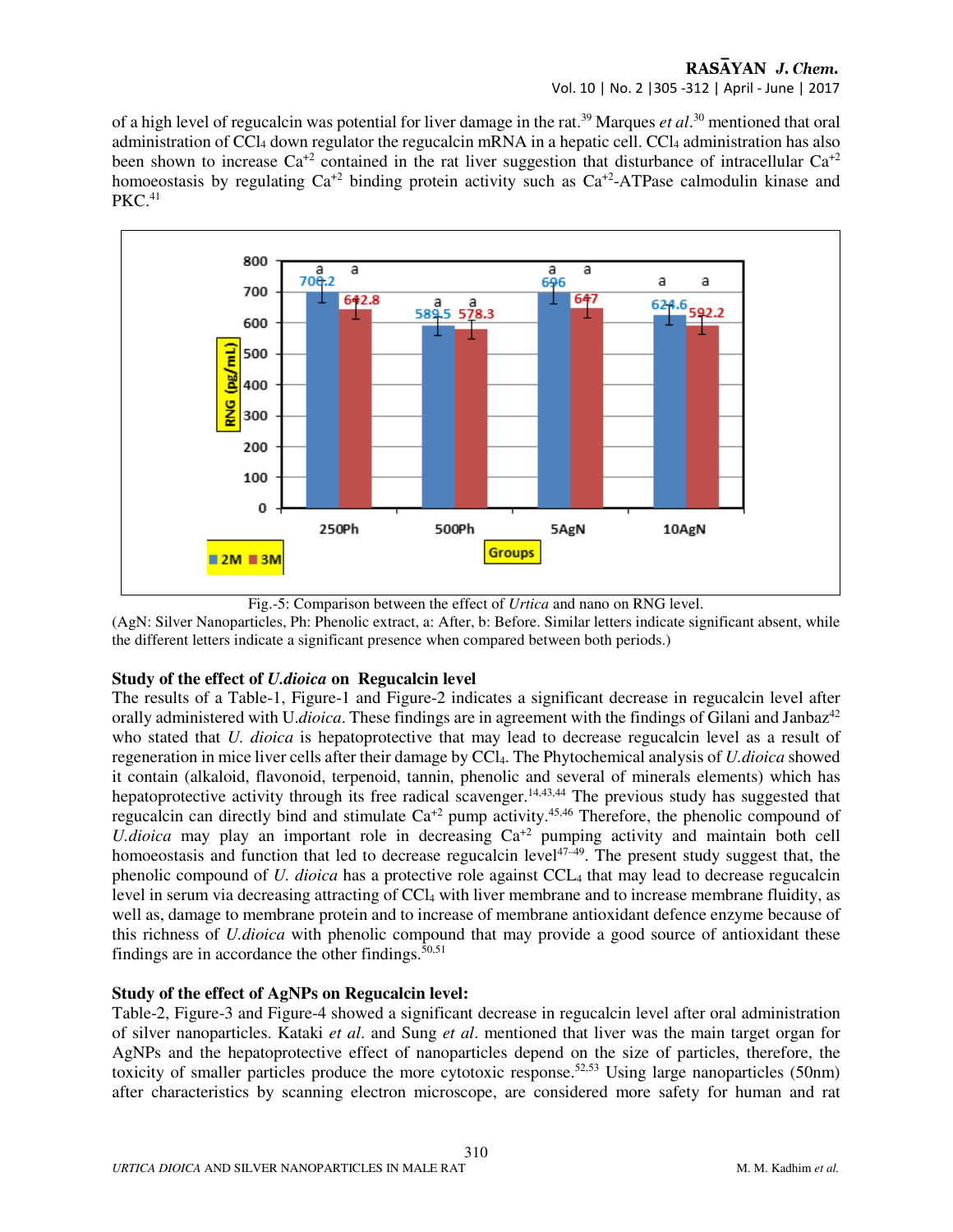health<sup>54–56</sup>. The decrease in regucalcin level in the present study was the result of liver regeneration by evoking an increase intracellular  $Ca^{+2}$  amount which is in agreement with other findings,  $57,58$  who reported that AgNPs are able to interfere with liver cellular function and specific biological system. The ability of nanomaterial for translocated in circulation may be modified regucalcin protein by interfering with its function.44,59,60,61

## **CONCLUSION**

Administration of experimental male rats with carbon tetrachloride for two and three months represented a causative factor in inducing the hepatotoxicity and initiation of cirrhosis.

Both of them *Urtica dioica* and silver nanoparticles have a protecting role against carbon tetrachloride by its effect on free radical scavenger and activation of the antioxidant system especially at high dose and duration of time.*Urtica dioica* and silver nanoparticles are capable protecting the liver from the effect of carbon tetrachloride.

## **ACKNOWLEDGEMENT**

The authors would like to express their deep gratitude towards The science College and the Department of biology, Kufa University, for their continuous support and encouragement during this work.

## **REFERENCES**

- 1. L. T. Hoekstra, *et al*., *Ann. Surg.,* **257**, 27(2013).
- 2. S. G. Sakka, *Curr. Opin. Crit. Care* , **13**, 207(2007).
- 3. H. Rivera, M. Shibayama, V. Tsutsumi, V. Perez-Alvarez, and P. Muriel, *J. Appl. Toxicol.*, **28**, 147 (2008).
- 4. M. R. Khan, W.Rizvi, G. N. Khan, R. A. Khan, and S. Shaheen, *J. Ethnopharmacol.,* **122**, 91 (2009).
- 5. H.-Y. Kim, *et al*., *J. Pharmacol. Sci*., **112**, 105(2010).
- 6. N. Tirkey, S. Pilkhwal, A. Kuhad, and K.Chopra, *BMC Pharmacol.,* **5**, 1(2005).
- 7. Y. Ohta, *et al*., *J. Clin. Biochem. Nutr.,* **42**, 118(2008).
- 8. H. Kandis, S. Karapolat, U. Yildirim, and A. Saritas, *Clinics,* **65**, 1357(2010).
- 9. O. Krystofova, *et al*.*, Int. J. Environ Res. Public Health,* **7**, 3804(2010).
- 10. M. J. Golalipour, S. Ghafari, and M. Afshar, *Turkish J. Gastroenterol.,* **21**, 262(2010).
- 11. J. Vandenbroucke, R. Bogaert, and R. De Graeve, *Belg. Tijdschr. Geneesk.,* **7**, 97(1951).
- 12. H. Bliddal, and R. Christensen, *Expert Opin. Pharmacother.,* **10**, 1793(2009).
- 13. S. Gül, B. Demirci, K. H. C. Başer, H. A. Akpulat, and P. Aksu, *Bull. Environ. Contam. Toxicol.,* **88**, 666(2012).
- 14. M. S. Khalifeh, W. Hananeh, R. Al-Rukibat, O. Okour, and A. Boumezrag, *Exp Anim,* **57**, 101 (2008).
- 15. I. Hadizadeh, B. Peivastegan, and M. Kolahi, *Pakistan J. Biol. Sci.,* **12**, 58(2009).
- 16. H. J. Hammod, A. N. Al-Dujaili, and M. N. Al-Dujaili, *Res. J. Pharm. Biol. Chem. Sci.,* **7**, 809 (2016).
- 17. H. J. Hammod, A. N. Al-Dujaili, and M. N. Al-Dujaili, *Res. J. Pharm. Biol. Chem. Sci.,* **7**, 804 (2016).
- 18. A. Noori Al-Dujaili, , A. Baqir Hassan, and N. Saleh Mahdi, *Rasayan J. Chem.*, **9(4)**, 566 (2016).
- 19. Y. Ju-Nam, and J. R. Lead, *Sci. Total Environ.,* **400**, 396(2008).
- 20. P. Pardhasaradhi, G. Giridhar, K. Pandian, and V.G. K. M. Pisipati, *Rasayan J. Chem*., **10(1)**, 69 (2017).
- 21. C. Antoniades, *et al., Circulation,* **122(11)**, *S66* (2010).
- 22. C. Antoniades, *et al*., *Curr. Drug Deliv.,* **7**, 303(2010).
- 23. S. Hussain, and C. Ferguson, *Emerg. Med. J.,* **23**, 929(2006).
- 24. A. Nel, T. Xia, L. Mädler, and N. Li, *Science*, **311**, 622(2006).
- 25. P. Møller, et al., *Crit. Rev. Toxicol.,* **41**, 339(2011).
- 26. M. Yamaguchi, *Mol. Cell. Biochem.,* **346**, 147(2011).
- 27. P. Lai, N. C. Yip, and F.Michelangeli, *FEBS Lett.,* **585**, 2291(2011).
- 28. K. Y. Arai, *et al., Biochem. Biophys. Res. Commun.,* **385**, 478(2009).
- 29. Y. Kondo, *et al., Biochem. Biophys. Res. Commun.,* **377**, 291(2008).
- 30. R. Marques, C. J. Maia, C. Vaz, S. Correia, and S. Socorro, *Cellular and Molecular Life Sciences,* **71**, 93(2014).